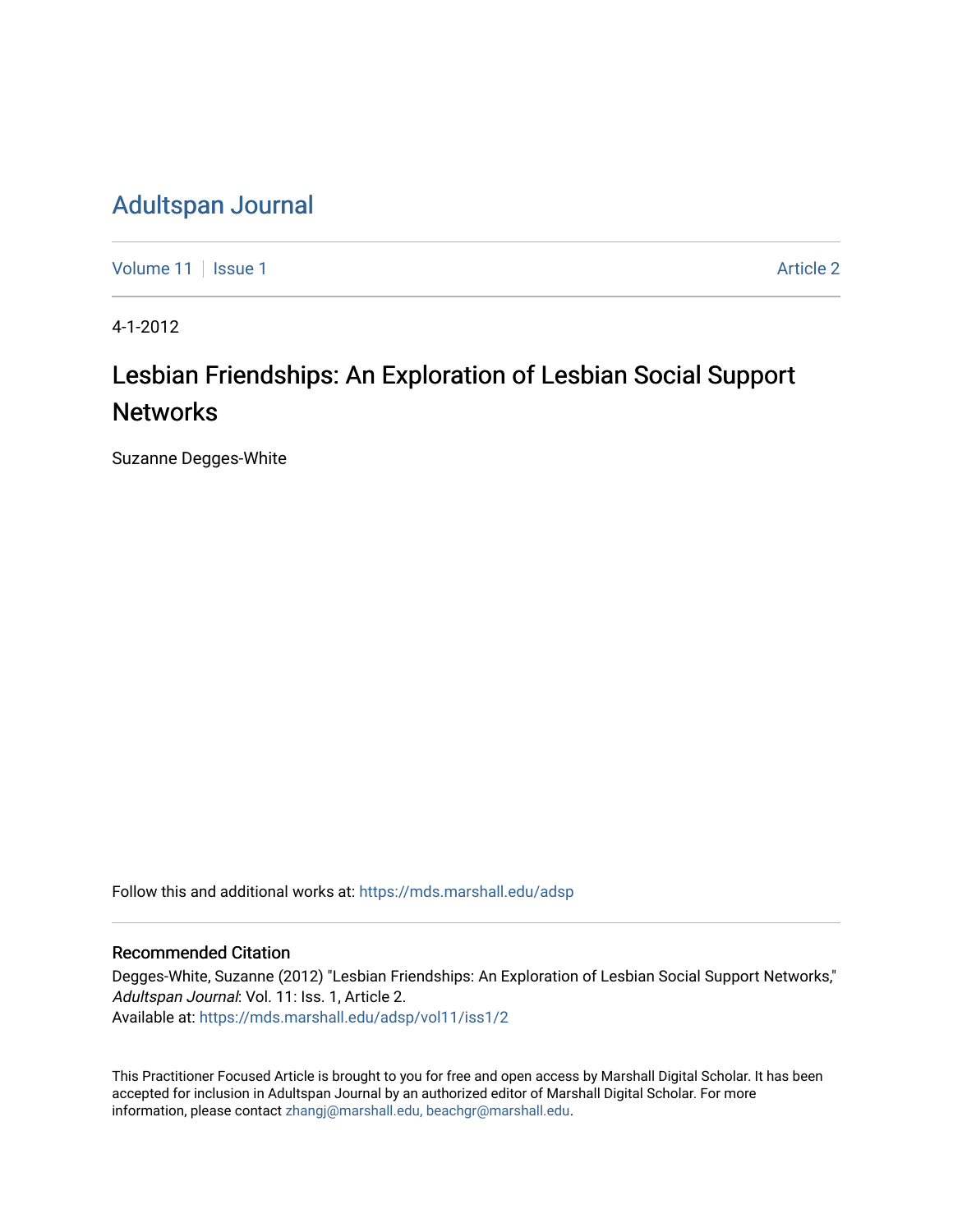# **Lesbian Friendships: An Exploration of Lesbian Social Support Networks**

**Suzanne Degges-White**

*Lesbians may face unique challenges when building friendships. The intersection of culturally sanctioned discrimination and familial rejection may intensify the role friendships play for lesbians and the development of social support networks. The author discusses existing research and qualitative findings and provides suggestions for counselors working with their lesbian clients.* 

*Keywords*: lesbians, social support, friendship development, social relationships

Throughout the literature addressing overall wellness and optimal functioning, strong social support networks are consistently noted as protective and productive of both psychological and physiological well-being (see Degges-White & Borzumato-Gainey, 2011, for a review). In studies specifically addressing the well-being of sexual minority individuals, the presence of a strong social support network is frequently underscored as one of the most essential components of healthy adjustment (Badgette, 2001; Kurdek, 1988, 2003; Kurdek & Schmitt, 1987; Solomon, Rothblum, & Balsam, 2005; Witte, 2003). It is clear that everyone needs a little help from friends to survive and thrive, to paraphrase the Beatles. However, the development of same-sex friendships for lesbians may present unique challenges and provide unique benefits for these women.

The value and need for social support and human connection have been validated through empirical studies in both the hard sciences and the social sciences. Perhaps the most widely researched theory developed to explain the formation and deepening of relationships is Altman and Taylor's (1973) social penetration theory, which has been used to explain both platonic and romantic relationships. Invoking the metaphor of an onion, Altman and Taylor observed that everyone of us has defensive layers that are peeled away one by one as we allow others to become emotionally closer to us. As we get to know potential friends, we give them deeper access into our lives and our inner selves. As we grow more deeply connected with new friends, additional layers of our defenses and protection are

*Suzanne Degges-White, Leadership and Counselor Education, University of Mississippi. Correspondence concerning this article should be addressed to Suzanne Degges-White, Leadership and Counselor Education, University of Mississippi, 142 Guyton Hall, PO Box 1848, University, MS 38677-1848 (e-mail: sdegges@olemiss.edu).*

*© 2012 by the American Counseling Association. All rights reserved.* **16 ADULTSPAN***Journal April 2012 Vol. 11 No. 1*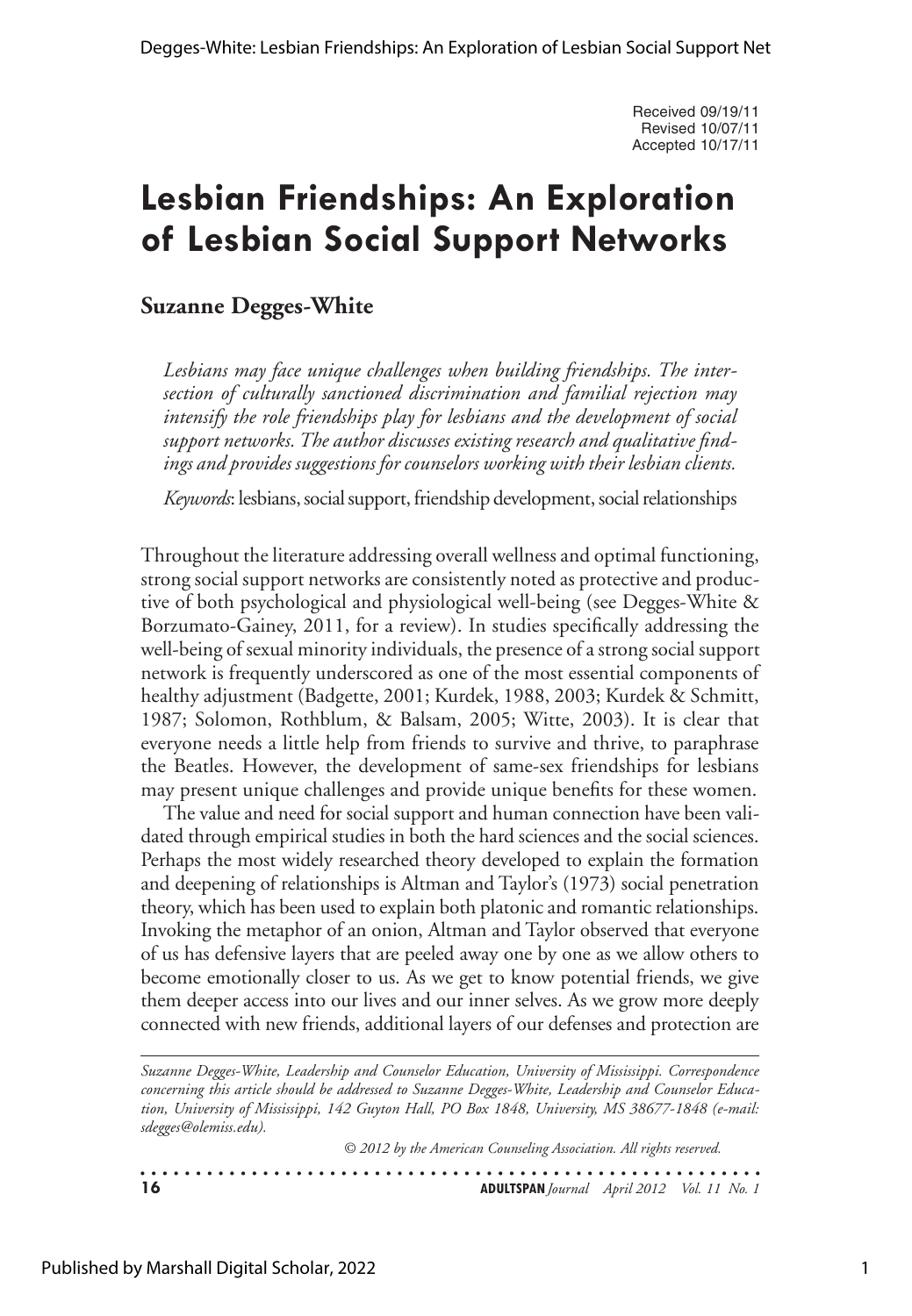peeled away just as the layers of an onion might be. We are able to shed layers of self-protection and expose our authentic selves so long as our trust in others grows as we reveal ourselves. Generally contingent on mutual self-disclosure and honesty, both parties must be willing to be open and vulnerable for genuine friendship to develop. For many lesbians, however, the freedom to engage in this process with either lesbian or heterosexual women is not always guaranteed.

The need for circumspection and guarded self-disclosure may affect the willingness of lesbians to attempt to develop deep friendships with new acquaintances. This may lead lesbians to lean heavily on the members of their existing social support systems, which, in turn, may lead to strained relationships and further narrowing of their social circle. Although the cultural stigma of being an "out lesbian" appears to be lessening, many women may still be hesitant to invest significant energy into potentially tenuous platonic relationships that may not last past a certain level of self-disclosure. Galupo (2007) found that the historical pattern of lesbians' preference for other sexual minority women as friends continues today. Whereas some women may seek to surround themselves with a support network consisting solely of other lesbians, other women may prefer to cultivate heterosexual women as friends to avoid their lesbian identities.

Just as there is a wide range of individual and societal acceptance of sexual minority individuals, there is a wide range of lesbian relationship types that may be influenced by the environment in which lesbian women develop. In this article, the topic of lesbian friendship is addressed. Following a review of the literature addressing lesbian friendships, a discussion of findings from qualitative interviews with 31 lesbian women who ranged in age from 19 to 73 years will be presented. Relevant implications for practitioners will be presented based on the literature and research findings.

#### **Historical Lesbian Friendship Construct**

Lesbian history is often traced back to the period in which the early Greek poet, Sappho, wrote of passionate love between women around the 7th-century BC. Historians debate whether or not it was sexual love or deep platonic bonds that inspired Sappho's poetry, but the intensity of the love that can exist between women was clearly celebrated, whether it referenced platonic or romantic affection. Much more recently, scholars have examined the life and poetry of Emily Dickinson and have compared portions of her body of work with that of Sappho and deemed it to be the expressions of lesbian romantic love (Zimmerman, 2009). It was suggested that the original editors of Dickinson's work carefully revised some of the more clearly lesbian-themed poems after her death to alter pronouns in order to hide the true meaning of the verse. Similar to beliefs regarding Sappho, whether Dickinson harbored a romantic desire or deep friendship for the women to whom she addressed her letters and poetry, her work signifies passionate female friendship.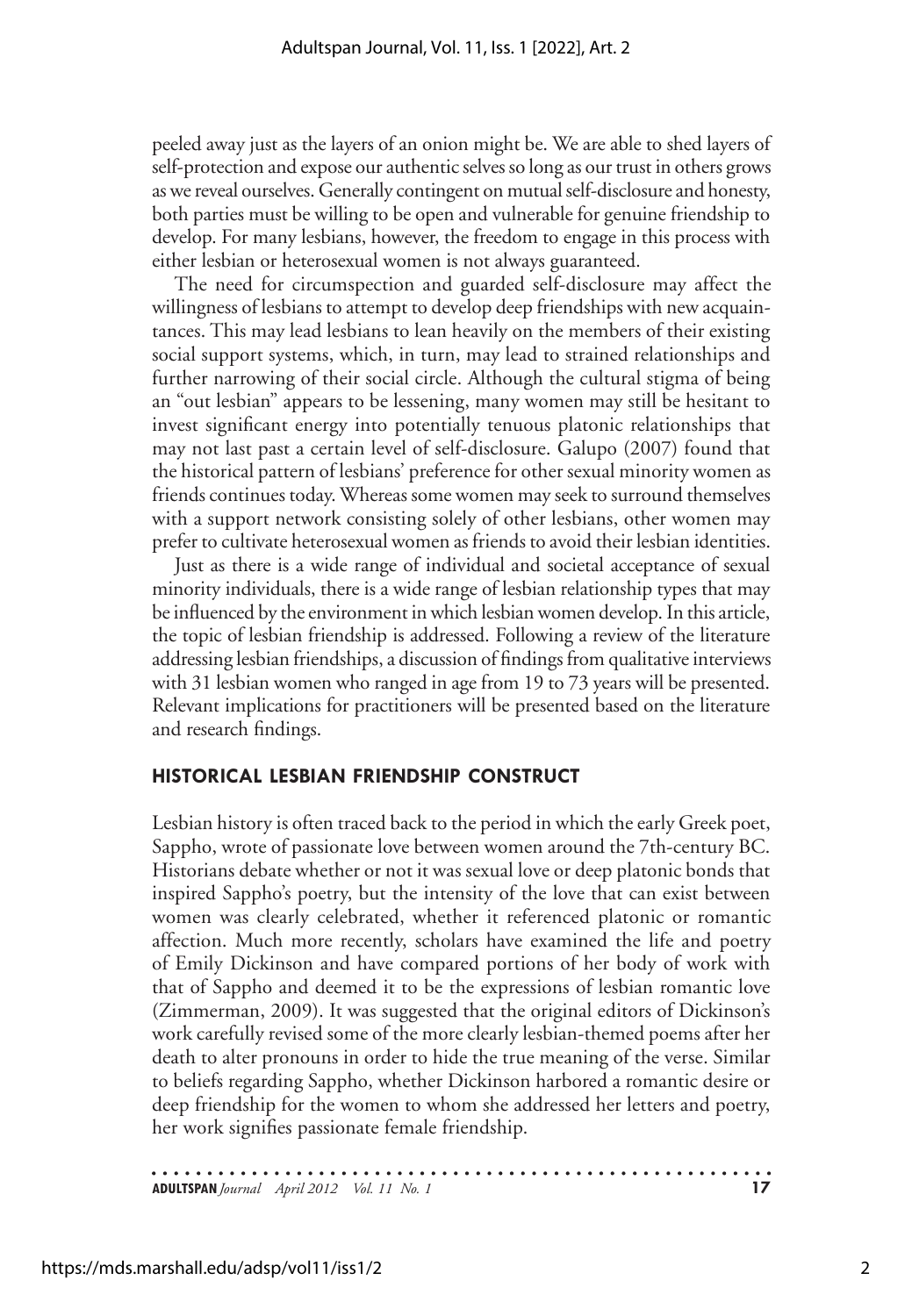Half a century after Dickinson's death and during the turn of the 19th century, a new female friendship construct developed, referred to as "Boston marriages." This term was coined to describe the deep, intimate friendship, or social marriage, of two single women during the late 1800s and early 1900s (Broido, 2002). Originally, it was a nonsexualized descriptor because women were not considered sexual beings during Victorian times (Faderman, 1981). This changed when psychologists of that era (e.g., Freud) began treating female patients and, through their writings, revealed the true sexual nature of women. Boston marriages were then perceived much differently and were considered aberrations to be condemned. This morality-based rejection of a committed friendship, or romantic relationship, typified the experiences of lesbians throughout most of the 20th century. For some women, this has encouraged isolation with their partners away from mainstream pursuits. For others, it has meant double identities to avoid suspicion or questions from family, coworkers, or straight acquaintances and friends.

Although the purpose of this article is not to detail the historical treatment of lesbians by mainstream society, it is relevant to acknowledge that the recent repeal of the "Don't Ask, Don't Tell" policy is an antithesis to the culturally supported prejudice and the pervasive sense of shame that have been imposed on lesbians throughout much of their lives. From active oppression, including the extreme of physical violence by law officers against women who dared to dress in masculine clothing in the mid-1900s, to persistent economic oppression due to women's efforts to financially thrive on a single income in underpaid "traditional women's work," lesbians have faced challenges that have effectively segregated them from general society and isolated them from typical social or intimate support systems, such as coworkers, neighbors, and, often, their families. Thus, the historical value of social relationships and strong friendships between lesbians and their gay and bisexual counterparts cannot be overemphasized.

### **Social Relationships and Friendships**

Contemporary literature, both academic and popular, uses the term *families of choice* to describe the social networks developed by sexual minority individuals (Dahlheimer & Feigal, 1994; Laird, 1996). Colloquially, this term has been used to assert that the old adage, "you can't choose your family," is untrue for sexual minority individuals, who have often been cut off from their families of origin. The term and its use, however, have received some criticism (e.g., Weinstock, 2004). It has been suggested that this term negates the validity of the support networks developed by sexual minority individuals by measuring them against the traditional biological family. Thus, using this term about one's social network may express a self-owned feeling of being engaged in relationships that are "less than" their heterosexual counterparts. However, other researchers report that sexual minority individuals claim the term *families of choice* with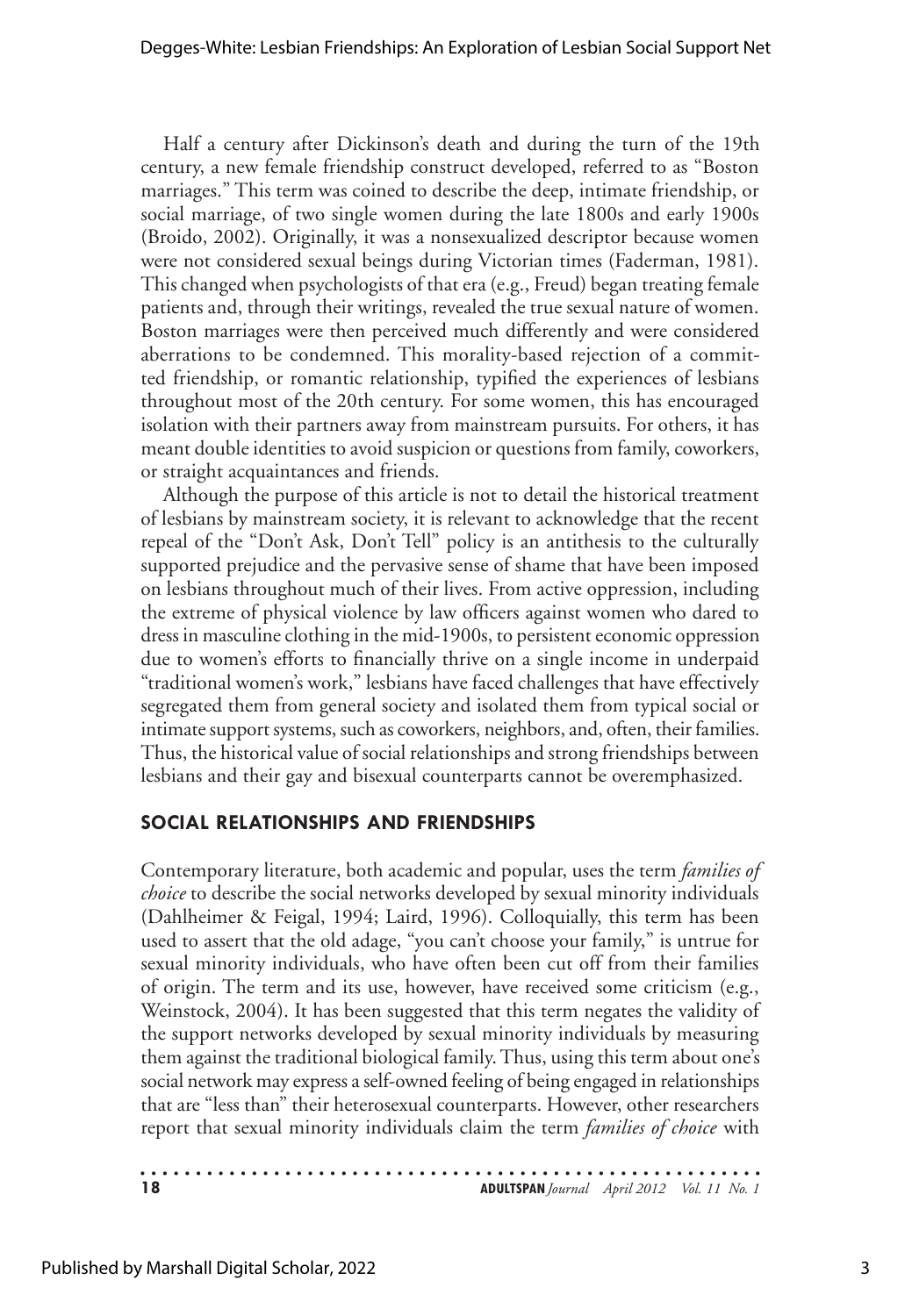pride to describe their close-knit friendship and fictive kin networks (see Degges-White & Marszalek, 2006/2007). Masini and Barrett (2008) found that sexual minority individuals received more support from their friends than from their families of origin. This finding supported existing research that found aging lesbians were more reliant on friends and partners for support than heterosexuals typically were (Beeler, Rawls, Herdt, & Cohler, 1999; Dorfman et al., 1995). It is apparent that lesbians experience and define support networks differently from their heterosexual family members.

Vetere's (1982) study revealed that lesbians often had a difficult time trying to define the difference in the relationship between a friend and a lover; this offers further testament to the mutability of the relationships between lesbians. In Degges-White and Marszalek (2006/2007), lesbians expressed the same sense of complexity in their relationships with both friends and lovers, because often these two groups are populated by many of the same individuals. Friendship, within the construct of lesbian culture, can reflect multiple dimensions of connection and interaction.

#### **Lesbian Friendships**

The impetus for this analysis of social relationships arose from findings of prior qualitative studies of lesbian relationships and friendships (Degges-White & Borzumato-Gainey, 2011; Degges-White & Marszalek, 2006/2007). Participants in both studies were convenience samples of adult women who self-identified as lesbian and were willing to create written accounts of their experiences in social and romantic relationships. Several distinct themes were evident in the stories across the groups, including (a) the perceived unparalleled depth of the connection between two women, (b) the transition of friends to lovers and lovers to friends, (c) feelings of isolation and friendship deprivation even when in a romantic relationship, (d) the challenges unique to lesbian friendship formation, and (e) the increasing diversity of their friendship circles.

#### **Sense of Uniquely Deep Emotional Connections**

Many lesbians believe that because both they and their partners are women, as well as lovers and friends, they share a uniquely deep emotional connection that surpasses what they believe a woman can experience with a man. Research has shown that women are physiologically predisposed to develop their powers of empathy earlier and more effectively than men (Hall, 1984; Rosenthal, Hall, DiMatteo, Rogers, & Archer, 1979), so there may indeed be truth to this claim. In fact, research addressing the sexual initiation of lesbians and gay men revealed that it is experienced very differently for both genders (Schneider, 2001; Weeks, Heaphy, & Donovan, 2001). Young lesbians' first sexual experiences typically occur within emotional or relationship-oriented dyads, such as close friendships. Young gay men, however, typically experience their first sexual contact within an expressly sexually oriented encounter.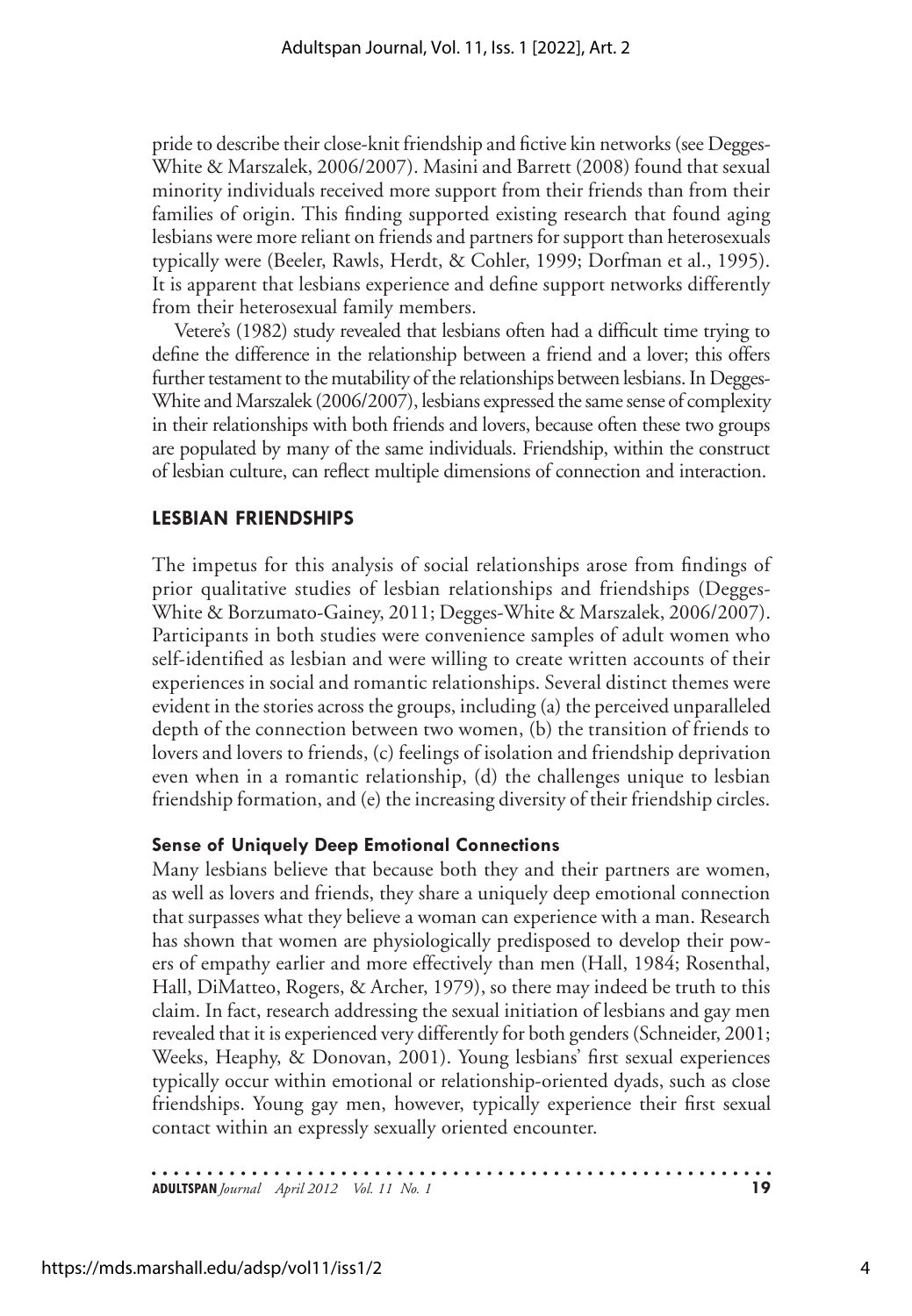The blurring of friendship/romantic boundaries for lesbians today is similar to the construct of passionate friendships discussed previously within a historical context. Many young girls develop deep crushes on other girls or women, but not all of these young girls will develop a lesbian identity; however, it does serve as additional evidence of the deep platonic or erotic passion that women can experience for other women. Many of the women interviewed professed that their current relationships were better than heterosexual relationships in that they were "friends first" and that this respect for each other set the tone for a naturally egalitarian relationship. The connection of friendship prior to romantic coupling was echoed throughout the interviews underscoring the emphasis on the depth of lesbian relationships.

#### **Going From Friends to Lovers and Then Back to Friends**

The women interviewed frequently shared that the freedom to be "friends first" before becoming lovers with a partner was one of the perks of lesbian circles. When asked what made her relationship with her partner different from a heterosexual relationship, one woman rhetorically questioned, "How many straight men can honestly say that they cherished their current sexual partner as a best friend before he slept with her?" Another woman described the difference as "knowing that I am married to my best friend. Friendship pulls us through the hard times." Lesbians of all ages valued the depth of the friendship component of their romantic partnership. One woman summed up the best thing about her relationship with her partner as "being best friends without limits. Intimacy both sexual and nonsexual." Many women also acknowledged that the limited number of lesbians within a community often predicted that current friends might become new romantic partners and, upon relationship dissolution, future friends again.

Weinstock (2004) noted that heterosexual individuals may have difficulty comprehending the desire for lesbians to part friends when a romantic relationship comes to an end. She related the story of a heterosexual counselor who refused to accept that the couple desiring breakup counseling was truly ready to terminate their romantic relationship. The heterosexist biases toward expecting ugly breakups or hidden relationship agendas can limit the appreciation for the continuity of a transforming relationship. However, as another woman interviewed described it, "We'd be friends even if we weren't lovers." Lesbian relationships are complex in that the women are choosing lovers from their "friend pool" and, with the scarcity of potential lesbian friends in a community, are much more willing to maintain a friendship with an ex-partner.

#### **Isolation and Friendship Deprivation**

Although the traditional shunning of sexual minority individuals seems to be ebbing in the United States, too many lesbians still face individual rejection from their close family members. They may feel the need to keep parts of their life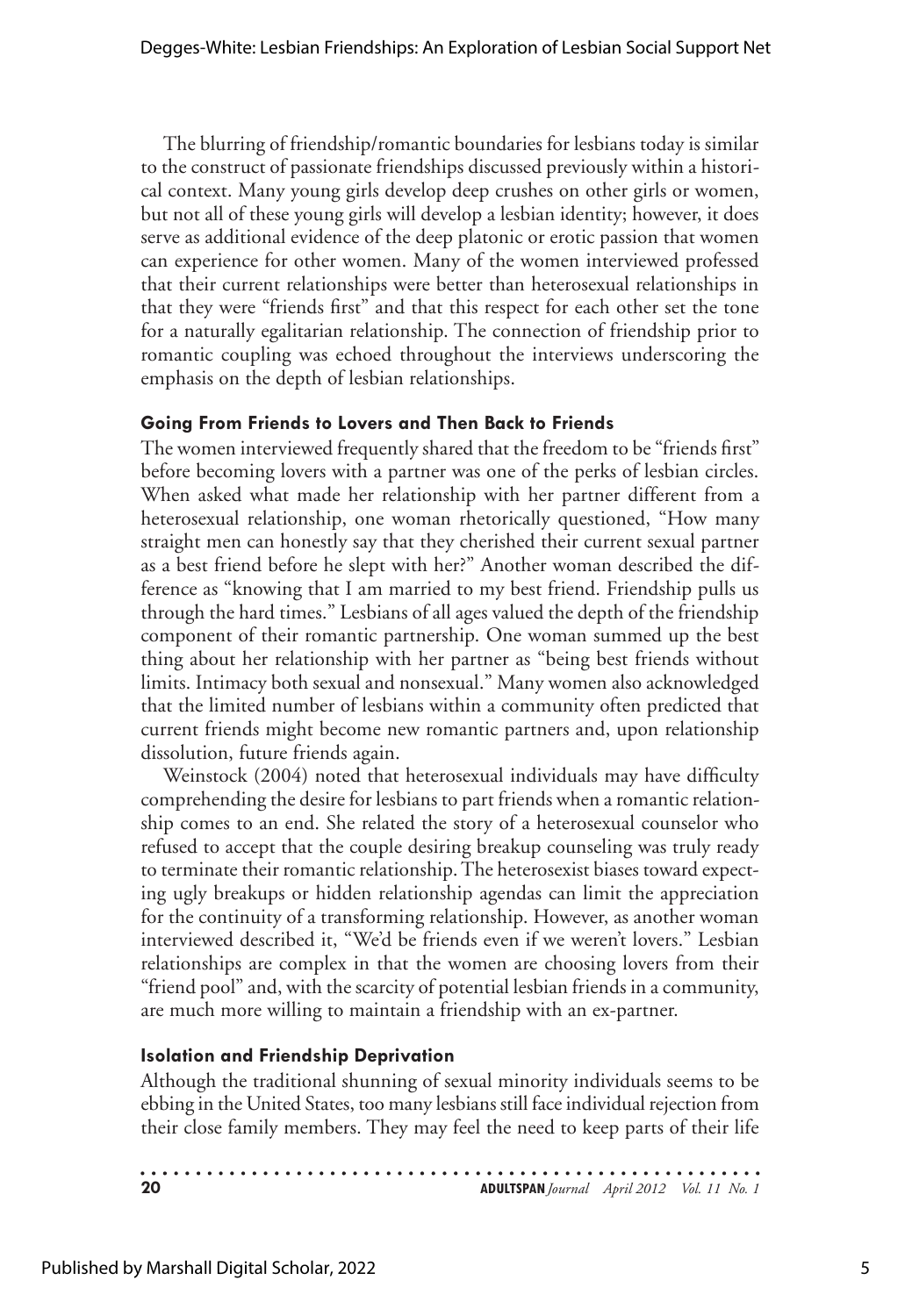hidden from public display and live double lives in which they appear straight to one set of acquaintances and lesbian to another. One woman admitted that although she had yet to find her first girlfriend or sexual partner, she maintained a straight identity with her family and coworkers. She added,

I thought I knew what lonely was before I came out to myself, but it's nothing like being a lonely lesbian. I'm too afraid to come out to straight friends, but too afraid to develop lesbian friendships in case I get "outed" if someone sees me with a group of lesbians in public.

For many lesbians, internalized homophobia can be a bigger threat to developing a support network than external homophobia. This may be true even for women who are engaged in romantic partnerships, as one woman so aptly stated, "We share an oppression that bonds us." This double life can create isolation both for lesbians who are afraid to risk losing straight friends and for "out lesbians" who have partners who are not fully open about their own sexual identity. For members of lesbian couples, the isolation may also create significant problems in their relationship. One woman shared that she and her partner seldom actually argued because they believe that "friends don't fight"; however, she acknowledged that this led to periods of communication shutdown and emotional coldness as she and her partner were unable to take their grievances to each other or to other friends for fear of indicating that their relationship was less than idyllic.

Another isolating factor for lesbians involved in relationships is the perceived risk of infidelity. One woman wished she was more free to interact with friends but noted this could create problems in her relationship. She explained, "Say I am hanging with my girlfriends who are lesbian and single, there is potential for attraction, for issues with your partner, etc." Friendships can represent infidelity risks for partnered lesbians and "outing" risks for single lesbians.

#### **Challenges to Friendship Development**

Social penetration theory, the previously referenced relationship development theory (Altman & Taylor, 1973), is organized into several separate stages of relationship growth that reflect the level of self-disclosure that individuals allow. Casual conversations about the weather and the local sports teams may eventually lead to sharing one's innermost thoughts and feelings. This is how emergent friends are allowed to move more closely into people's lives. Authentic communication is built on honest self-disclosure, and this often requires a substantial leap of faith as lesbians open up about their sexual identities. As Altman and Taylor (1973) noted, both the breadth (the variety of topics discussed) and the depth (the personal significance of the topics discussed) of self-disclosure play a role in the level of commitment to the relationship. Getting beyond superficial conversation can pose challenges depending on the setting and the group.

. . . . . . . . . . **. . . . . . . . . . . . . .** . **ADULTSPAN***Journal April 2012 Vol. 11 No. 1* **21**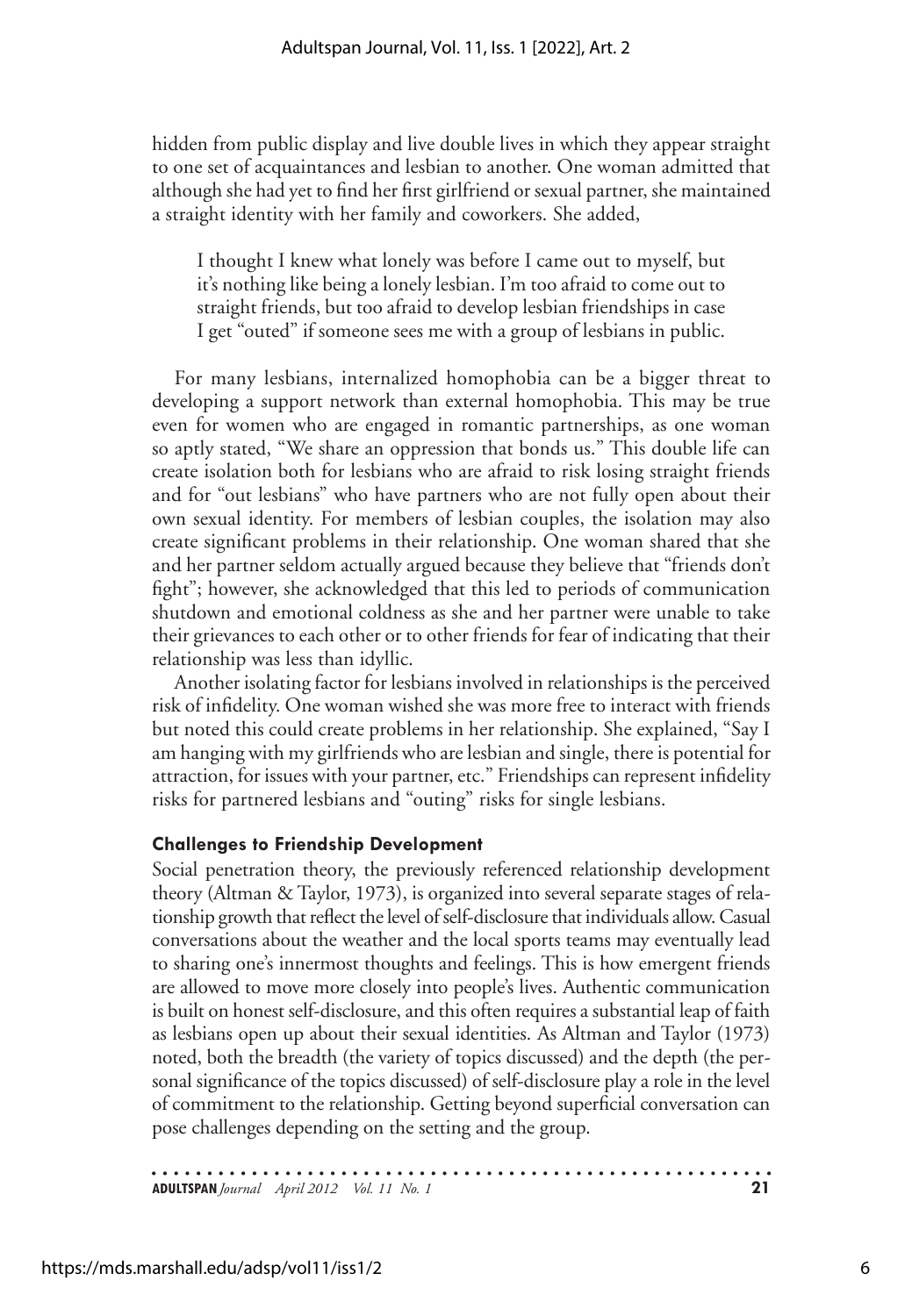The role of trust is significant when lesbians open up to potential heterosexual friends. When the women were asked to describe their social network, one lesbian interviewee responded with two questions, "Which one? The straight group or the lesbian group?" She further explained that she did not feel a deep enough trust in her straight friends to come out to them and risk losing her work-based friends or the friends she had known since childhood. One woman described the decision to peel away that layer of protection regarding her sexual orientation in the following manner: "There's always that moment of truth . . . when I make the decision to expose myself. I may slip in a 'tell-tale' pronoun or casually say, 'my girlfriend and I,' or something. And then I wait . . ." Although most of the women shared that they could pretty well anticipate how an acquaintance might respond, the uncertainty can cause hesitancy in their efforts to bridge a relationship from acquaintance to friend. One woman confirmed that "even some of the most liberal women I know began to distance themselves from me once I confirmed my orientation. I began to feel like they were afraid of either 'catching gayness' or being seduced." However, not every effort to cross orientation lines in friendships is met with rejection, and many lesbians have noted the increasing diversity among their friends.

#### **Growing Diversity in Lesbian Friendship Networks**

Although the literature clearly shows that historically, the social support systems of lesbians were populated by other lesbians (Galupo, 2007; Grossman, D'Augelli, & Hershberger, 2000; O'Boyle & Thomas, 1996; Rubin, 1985; Stanley, 1996), many lesbians interviewed commented on the increasingly "straight" network of friends they had created. A college-age woman noted that she really was not "positive" about the sexual orientations of all of her friends and acknowledged that unless she became attracted to one of the women, she could not see how it would matter. An older woman noted that she missed the intensely intimate friendships she had shared with lesbians in the early days when she first came out. She noted that she had been a member of several lesbian-specific women's groups and that the depth of the friendships that had grown out of the sense of group marginalization had never been replicated in her later life.

As the United States bends toward greater acceptance and protection of sexual minorities, it seems only natural that the opportunities for cross-orientation friendships will grow. In a study of lesbians and bisexual women, Galupo (2007) found that bisexual women were more likely to have more cross-sexual orientation friends than lesbians, but many of the lesbians from the current group noted that as they matured, shared interests and mutual enjoyment in the company of potential friends mattered more than a shared sexual identity. One woman shared that once she passed through her teenage years when she had "come out with pride" over 30 years ago, it was the last time she had ever considered her sexual identity as a big deal. She noted that even though she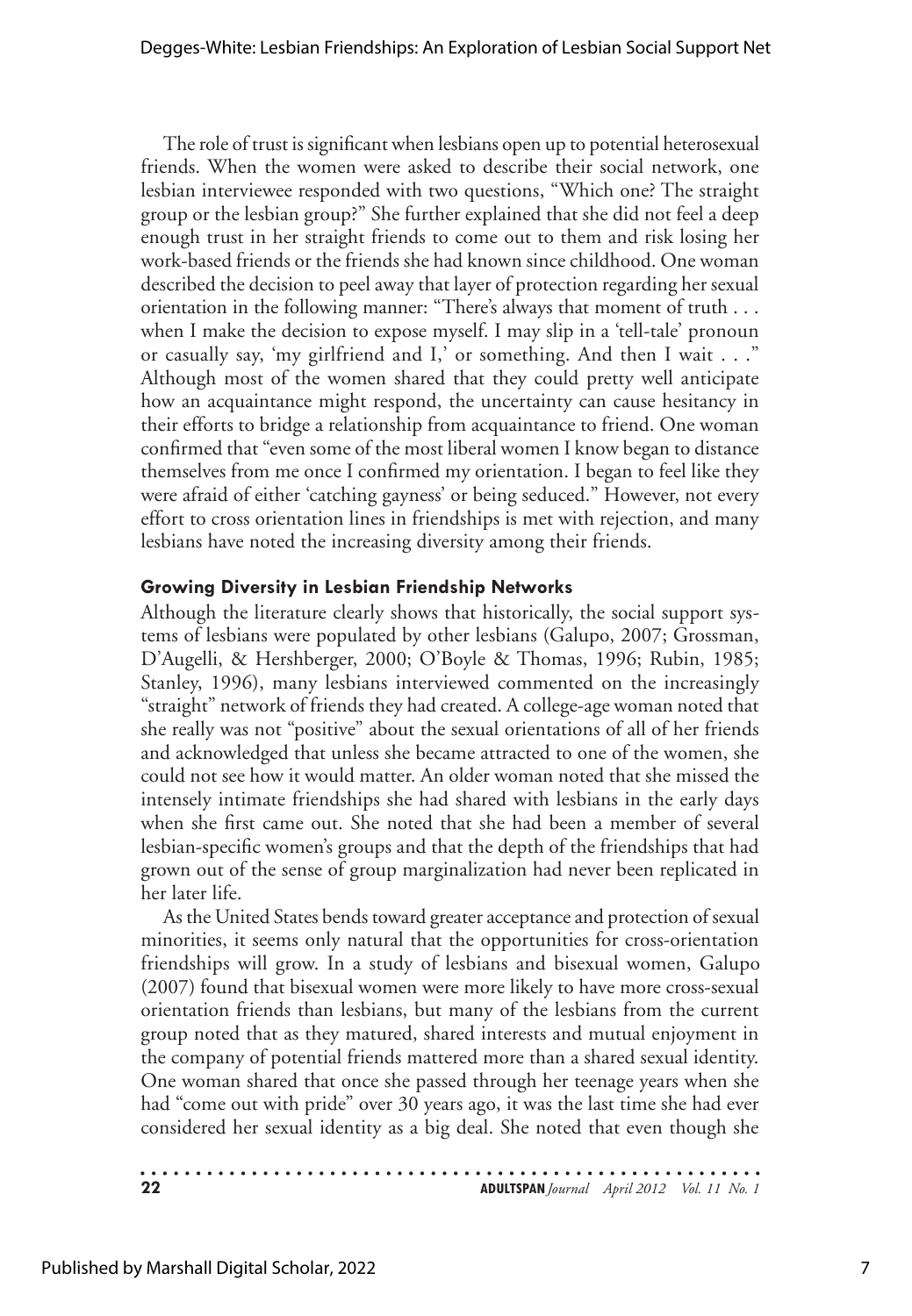shared more interests with the heterosexual men she knew, she shared deeper connections with the heterosexual and lesbian women she counted as friends. Whereas some lesbians may continue to maintain predominantly lesbian networks of support, others are choosing to forge relationships with heterosexual women and couples; it is the quality of the relationship that they believe is most important.

#### **Implications for Counselors**

As the cultural stigma associated with lesbian identity diminishes in tandem with the stigma associated with seeking mental health care, increasing numbers of counselors will be working with "out" lesbian clients. Glasser (1998) noted that there are only two reasons that clients seek counseling: poor, unsatisfying relationships or no relationships. Being ready to assist lesbian clients with these two presenting concerns can be a significant contribution to therapeutic progress. Implications given here address both working with individuals and working with lesbian couples.

#### **Working With Individuals**

If a lesbian client is seeking counseling to address social support network concerns, it is important for counselors to recognize the interaction between the client's comfort with her sexual identity level and her relationships. The client may be wrestling with internalized homophobia that is limiting her willingness or ability to develop meaningful relationships. The counselor may encourage the client to develop a pictorial image of her social support network to illustrate her current challenges. As the client engages in the process of detailing her current relationships, she can be invited to explore the qualities of her existing relationships, to process past relationships, and to describe the types of relationships she would like to pursue. The client can be encouraged to develop possible plans for locating potential friends and developing friendships.

Lesbians who function within heterosexist settings, whether familial or workplace, can benefit through finding ways to connect with other lesbians in support groups, professional organizations, or advocacy institutions. Practitioners should have a reference guide to local resources as well as information about national organizations such as PFLAG (Parents, Families and Friends of Lesbians and Gays) or GLSEN (Gay, Lesbian & Straight Education Network). Encouraging connections within the lesbian community can help build a healthy self-identity for newly out lesbians as well as help build social support for newly relocated or newly single lesbians.

Additionally, it can be helpful to encourage lesbian clients to seek out both sexual minority and heterosexual friendships. By opening up the group of potential connections, these women will have a greater variety of individuals from whom to choose for pursuing friendships. The risks involved in crossing

| <b>ADULTSPAN</b> Journal April 2012 Vol. 11 No. 1 |  | 23 |
|---------------------------------------------------|--|----|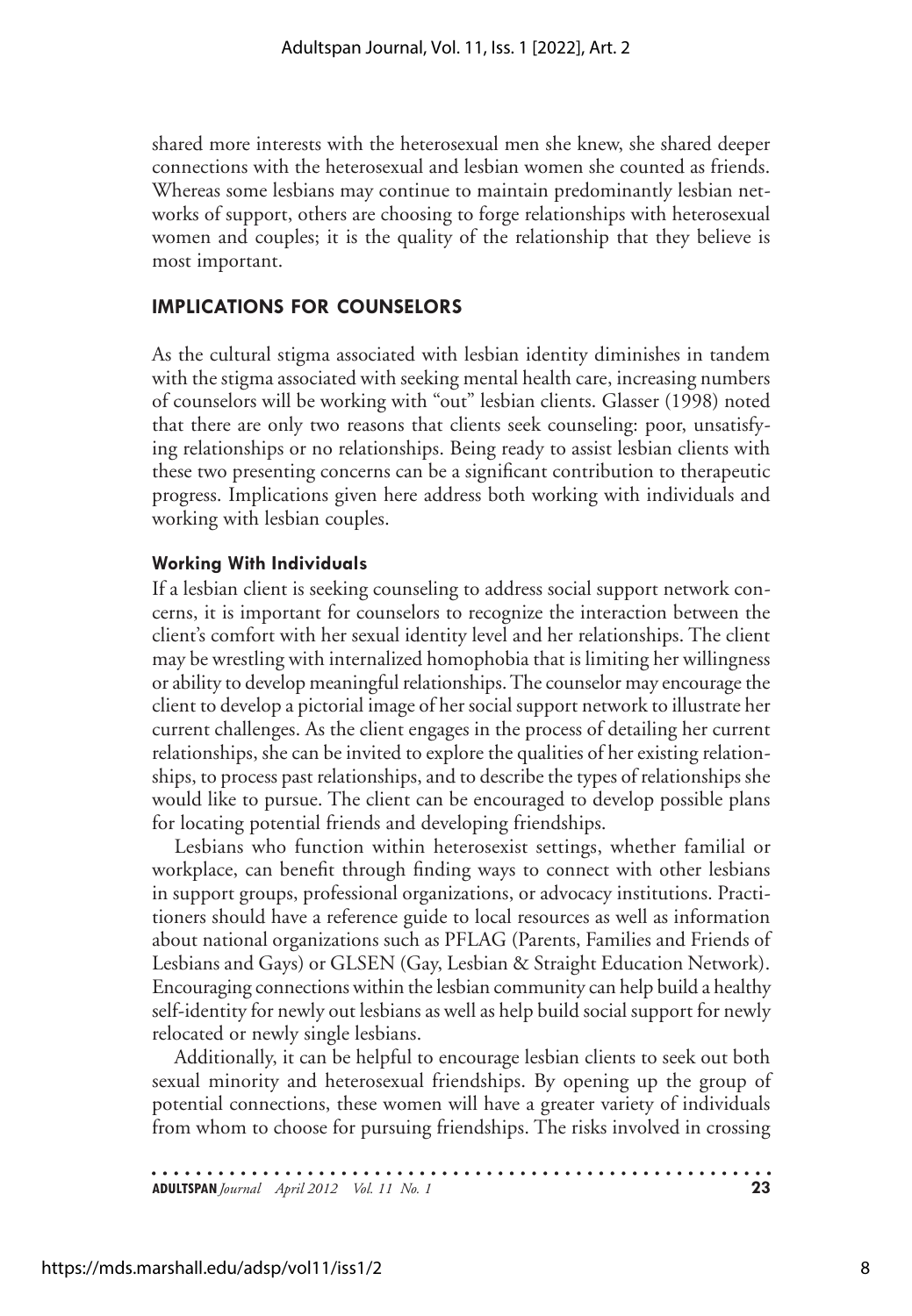sexual orientation lines can be well worth the payback that a strong friendship can bring.

#### **Working With Lesbian Couples**

Lesbian couples seeking counseling may be motivated by a variety of concerns related to friendships and social support. Problems may arise when couples are facing the reappearance or reintegration of ex-partners into their friendship networks. When working with partners who are wrestling with jealousy or insecurity, counselors can help reaffirm what brought them into their current relationship, what they appreciate about their partners, and how they can proactively protect the relationship from external challenges in the form of friendships with ex-partners.

Many lesbian couples admit having difficulty in finding productive ways of handling disagreements and can benefit from education on communication skills. Some lesbians may feel that they must maintain the image of best friends while working under the erroneous assumption that "friends don't fight." Other lesbian couples may have limited external support networks, which can result in a tendency to overwhelm each other with all of the negative feelings built up from their external interactions. Counselors can provide training in fair fighting and negotiating skills for either type of couple. It can be important to encourage lesbian couples to develop friendships outside of the partnership. Counselors can encourage lesbian couples to develop shared friendships with other couples, including both sexual minority couples and heterosexual couples. This provides social support as well as social outlets, which can take away some of the strain of trying to be everything to one's partner.

If a lesbian couple seeks counseling as they move from being coupled to being single, it may be helpful to explore and validate the fluidity of their relationship history. Invite the couple to talk about early connections, the way the friendship began, and the shared activities they enjoyed. Ask them to verbalize the value they found in maintaining the friendship and what they had learned about themselves through their involvement in their relationship. According to Surrey (1991), when individuals are able to explore and discuss their relationship development and progress, they may be able to gain greater understanding of themselves in relation to others. This can direct self-growth and the enhancement of current and future friendships and romantic relationships.

#### **Conclusion**

As there is a new cultural shift in tolerance and institutional acceptance of lesbian women from the local stage to the military stage, a greater lifting of individual oppression and discrimination may follow. This may transform the ways in which lesbians create their support networks and how they choose candidates for intimate friendships. Thus, all areas of research that focus on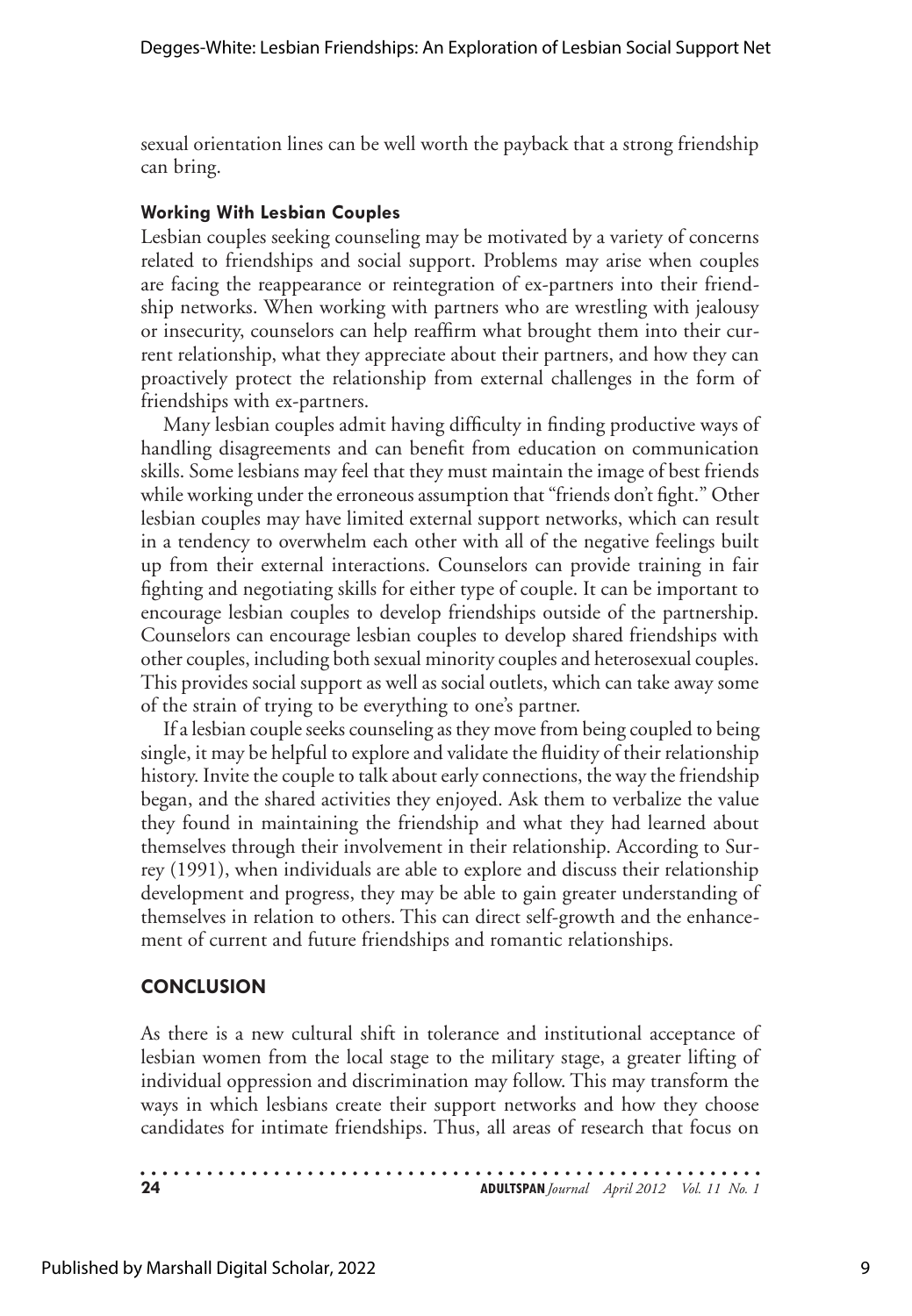the lived experience of sexual minority women within the contemporary period are important to follow.

As many lesbians shared through this study, the social webs in which they move have changed over the past decade as public acceptance of lesbian, gay, bisexual, and transgender individuals has increased. Just as interethnic marriages have moved from criminal status to cultural nonevent for much of the United States, the barriers met by lesbian couples at the church or justice-of-the-peace's office may also evaporate with time. However, so long as lesbians face personal, often familial, threats to psychological or physical well-being, there is a call to better understand and find ways to facilitate the social connections and ties that keep them emotionally—and, at times, physically—safe.

It has been made clear through the research of the past few decades that social support is key to optimal well-being and adaptation over the life course. Although women may rely on their friends for support more than men do, it is especially true that lesbians rely on their close friends and their partners more than heterosexuals do. Thus, counselors will benefit from understanding and being prepared to help their lesbian clients maintain and enhance their friendship networks. It is important to remember the words that one woman shared, "Friendship . . . it's what stands when the rest goes bad."

#### **References**

- Altman, I., & Taylor, D. (1973). *Social penetration: The development of interpersonal relationships*. New York, NY: St. Martin's Press.
- Badgette, M. V. L. (2001). *Money, myths, and change: The economic lives of lesbians and gay men*. Chicago, IL: University of Chicago Press.
- Beeler, J., Rawls, T., Herdt, G., & Cohler, B. (1999). The needs of older lesbians and gay men in Chicago*. Journal of Gay and Lesbian Social Services, 9,* 31–49.
- Broido, E. (2002). Constructing identity: The nature and meaning of lesbian, gay, and bisexual identities. In R. M. Perez, K. A. DeBord, & K. J. Bieschke (Eds.), *Handbook of counseling and psychotherapy with lesbian, gay, and bisexual clients* (pp. 13–34). Washington, DC: American Psychological Association.
- Dahlheimer, D., & Feigal, J. (1994). Community as family: The multiple-family contexts of gay and lesbian clients. In C. H. Huber (Ed.), *Transitioning from individual to family counseling* (pp. 63–74). Alexandria, VA: American Counseling Association.
- Degges-White, S., & Borzumato-Gainey, C. (2011). *Friends forever: How girls and women forge lasting relationships.* New York, NY: Rowman & Littlefield.
- Degges-White, S., & Marszalek, J. (2006/2007). An exploration of long-term, same-sex relationships: Benchmarks, perceptions, and challenges. *Journal of LGBT Issues in Counseling, 1*, 99–119.
- Dorfman, R., Walters, K., Burke, P., Hardin, L., Karanik, T., Raphael, J., & Silverstein. E. (1995). Old, sad and alone: The myth of the aging homosexual. *Journal of Gerontological Social Work, 24,* 29–44.
- Faderman, L. (1981). *Surpassing the love of men: Romantic friendship and love between women from the Renaissance to the present*. New York, NY: Morrow.
- Galupo, M. P. (2007). Friendship patterns of sexual minority individuals in adulthood. *Journal of Social and Personal Relationships*, *24,* 139–151.
- Glasser, W. (1998). *Choice theory: A new psychology of personal freedom*. New York, NY: Harper Collins.
- Grossman, A., D'Augelli, A., & Hershberger, S. (2000). Social support networks of lesbian, gay, and bisexual adults 60 years of age and older. *Journal of Gerontology, Series B: Psychological Sciences and Social Sciences, 55,* 171–179.
- Hall, J. A. (1984). *Non-verbal sex differences: Communication accuracy and expressive* style. Baltimore, MD: Johns Hopkins University Press.